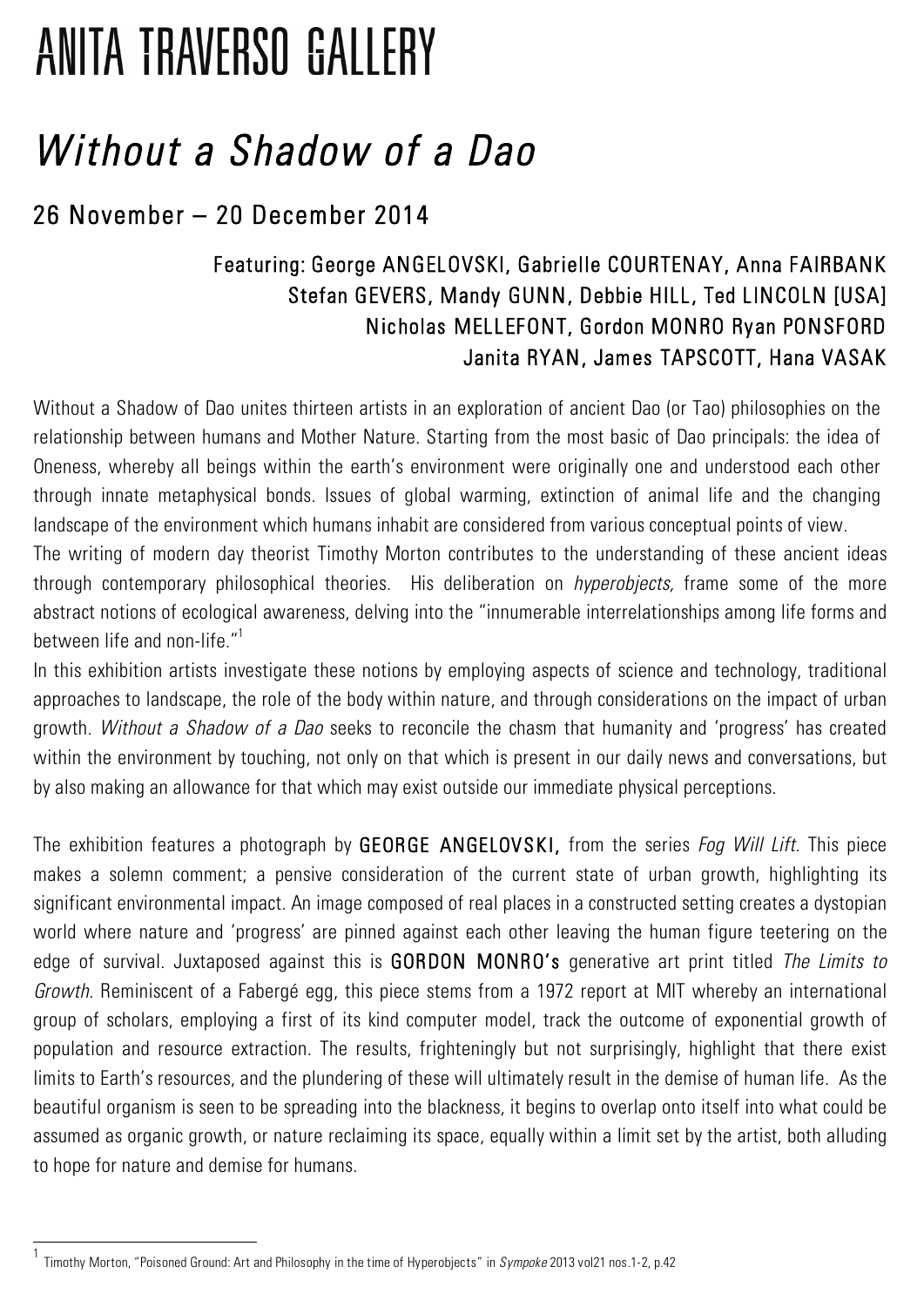The photography of JAMES TAPSCOTT utilises the ephemeral and 'flowing' nature of light to render otherwise dismal man-made environments beautiful once again, simultaneously illuminating not only the impact of man but also the absence of a truly natural world. Tapscott's employ of the light's physical properties, such as its capacity to pass through the smallest gap, or take shape of any form in its path is not unlike the Daoist philosophy of following 'the way' or working with the natural order of things. $^2$ 

The works of painter NICHOLAS MELLEFONT and emerging artist HANA VASAKintroduce the human figure to the dialogue, exploring both the human presence and absence in nature. As each approaches the body through their respective practices of painting and sculpture, the viewer is asked to consider their own within the current environment.

MANDY GUNN, RYAN PONSFORD, DEBBIE HILL, and JANITA RYAN reflect on the animal kingdom within the scope of the exhibition brief, each work reiterating the disconnection between humans and other creatures. Gunn's quill compositions from the *Unnatural History* series, along with 3D drawings from Hill's *What We Carry With Us* series, signal to a potentially grim future where specimens of animal life are kept in museumtype containment for the sole purpose of reference.

Ponsford's sublime photographic series *Birds* echoes this sentiment, refocusing these issues closer to home with his piece *The Agony and the Ecstasy,* a richly saturated image of dead bat – a recent resident in Melbourne's own Botanic Gardens. Meanwhile Ryan's site-specific installation gives an impression that whimsical polar bears are playfully residing in the scene, with twinkling of fairy lights and a pastel colour palate one could be mistaken that this is a promising scenario. Upon closer inspection deeper concerns for these wild beasts, forced to cohabitate with human waste such as plastics, becomes evident.

GABRIELLE COURTENAY, ANNA FAIRBANK and STEFAN GEVERS explore further the metaphysical bonds proposed by Daoist philosophers especially Morton; in his deliberations on the ecological crisis he states "this is the

<sup>&</sup>lt;sup>2</sup> Jarcq Terra, *The book of the way and its way* 2007, p12